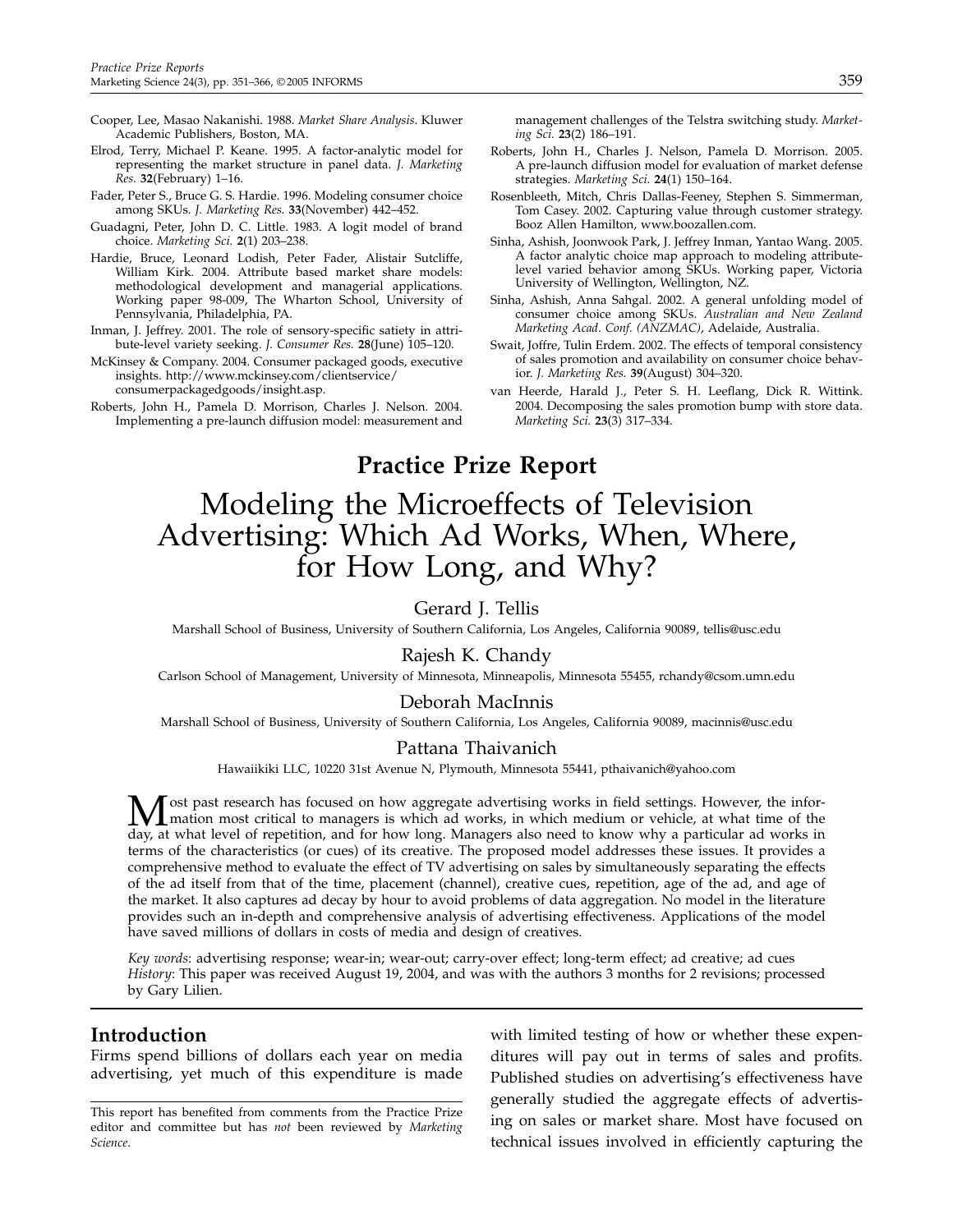unbiased effects of advertising using field data. The consensus from this research is that advertising does affect sales, though its elasticity is small and difficult to estimate (e.g., Sethuraman and Tellis 1993, Tellis 1988, Tellis and Weiss 1995).

One reason the elasticity is small could be that it reflects an average of many factors, including the medium, timing, repetition, age of the market, ad age (wear-in and wear-out), and ad creative cues (defined here as ad execution or content elements). Some of these factors might contribute to strong effects, while others might be weak or have no effect at all. Knowledge of the impact of these individual factors would greatly help managerial decision making. In particular, managers today need to know which particular ad works, in which medium or vehicle, at what time of the day for broadcast media, at what level of repetition, for how long, and in which market. Managers also need to know why a particular ad works and which aspects of its creative cues need to be changed to make it more effective. These questions are important because they reflect the way managers create and schedule advertisements, and hence they are critical to advertising creative and to media decisions. The need is all the more acute given increasing pressure on managers to show tangible performance outcomes from ad expenditures. No model or study has so far has addressed all or even most of these issues simultaneously.

The model described in this paper is designed to provide insight into all these issues simultaneously. The model was initially developed and applied in the context of a leading provider of toll-free medical referral services called Futuredontics (see Chandy et al. 2001, Tellis et al. 2000). It has since been successfully applied to a number of other contexts. The model and approach also have important research implications because they join two substantively relevant yet largely independent streams of academic research: consumer behavior and econometric modeling. The consumer behavior stream has focused on advertising creative content, testing with experiments that creative cues or what content elements of an ad achieve a better impact on consumer behavior. The econometric modeling has focused on estimating the effect of ad intensity (in terms of dollars, gross rating points (GRPs), or exposures) on sales.

The sections below outline the existing approaches to the problem in the application context and the field. We then describe our model with particular focus on its implementation, novel insights, and impact on marketing practice. Next, we highlight some illustrative outputs and analyses made possible by the model. We end with a discussion of the model's scope of application.

#### Practice Prize Reports 360 Marketing Science 24(3), pp. 351–366, © 2005 INFORMS

# ExistingApproaches to the Problem

In the section that follows, we provide a context for our model's impact, first describing the approach to creative, media decisions, and ad testing taken at Futuredontics, a medical referral service for which our model was initially developed. We further underscore its contribution by describing the two main approaches typically used in the advertising industry to test advertising effectiveness (split-cable singlesource experiments and call tracking). We articulate the disadvantages of these approaches and illustrate how our approach avoids the disadvantages.

#### Approach at Futuredontics

Futuredontics operates a dentist referral service  $(1-800-\text{DENTIST}^{\text{TM}})$  that advertises in more than 60 major markets in the United States. Their multimillion-dollar advertising budget includes more than 5,000 TV ad exposures per month. The company also runs some radio and billboard ads. Currently, Futuredontics receives more than three million calls per year to its toll-free referral service. Callers are connected to a call center in Santa Monica, California, that employs more than 80 operators. The operators collect information on the preferences of each caller and seek to match these preferences to the profiles of dentists in the company's member database. In the event of a match, the caller is connected to the office of the matching dentist. Such a connection is called a referral. The referral is free to the caller. Dentists listed in the database pay a monthly membership fee.

Our involvement with Futuredontics began in 1996. At that time, and consistent with traditional advertising practices, managers at Futuredontics used a combination of GRPs, Nielsen ratings, promotional offers from media outlets, and their own experience, intuition, and informal analyses (described later) to determine which ads to run, when, where, and how often. To minimize costs while increasing ad exposures, Futuredontics often sought "floating" spot ads, whereby TV vehicles would provide price discounts to the firm, provided they retained some discretion on exactly when the company's ads would run.

This simple approach at Futuredontics suffered from at least four problems also prevalent in the two more-sophisticated state-of-the-art approaches used in the advertising field and described below.

Approach of Split-Cable Single-Source Experiments The split-cable single-source approach is used by IRI and Nielsen and described in a series of articles by Lodish and his colleagues (e.g., Lodish et al. 1995a, b). The approach consists of the following steps:

1. Split a panel of cable subscribers in a city so that they receive different ads.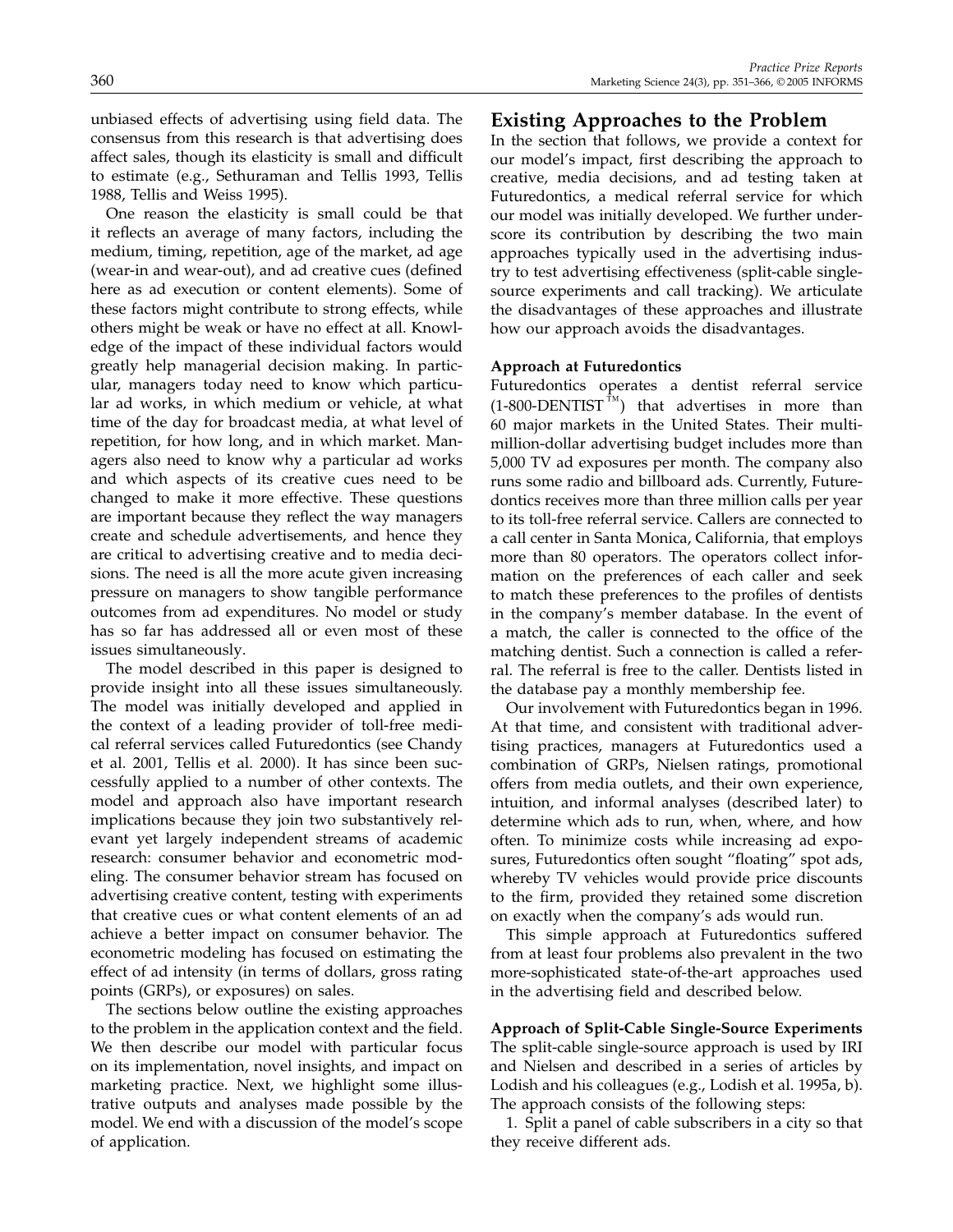2. Collect cumulative ad exposure and sales from households in these separate conditions.

3. Check differences in sales responses by level or type of advertising.

Notably, this approach suffers from one or more of the following limitations, which our approach avoids:

• There is no mechanism to evaluate the creative content of the ad. The system uses only a small set of ads. There is neither a scale nor a method by which specific elements of an ad (e.g., celebrities, arguments, music) can be included to assess which element(s) best drive sales. Moreover, the system does not evaluate how frequently one can use an ad before wear-out sets in.

• There is no mechanism to evaluate the role of media and time of day. The split-cable approach does not separate the effects of TV media channels or times of the day from that of the creative characteristics or repetition of the ad. For example, how much of the effect of advertising on sales is due to the program (e.g., Friends), its prime-time placement, creative aspects of the ad, or ad frequency? The ability to tell exactly what drives sales can help in the appropriate design, choice, placement, and scheduling of ads.

• It is difficult to assess the carryover effects of advertising. It is well known that advertising has carryover effects. However, it is also well known that such effects are biased upward with the use of aggregate data. Because split-cable tests involve aggregate data, the effects of advertising are potentially biased upward.

• Analysis is limited to a few ads and test sites. Only a few ads are tested in a few cities. The analysis is rarely conducted over the whole library of ads, population of cities, respondents, and regions.

Note that these limitations relate to the specific methods and models used to design and analyze split-cable experiments. They are not intrinsic to single-source data, so our model could also be used by firms such as IRI or Nielsen.

#### Approach of Call Tracking

Two common approaches to call tracking are used to evaluate responses to advertising in the toll-free advertising market:

1. Track calls during and immediately after the airing of each ad. Prior to our involvement, Futuredontics was informally using this approach.

2. Track calls from multiple 800 numbers—a different number for each vehicle—to identify which vehicle yields more calls. Many infomercials use this approach; they forgo the use of mnemonic numbers in order to be able to track calls more closely.

However, these approaches suffer from one or more of the following problems, which our model avoids:

• There is no mechanism to evaluate the role of the creative characteristics or cues of the ad. There is neither a scale nor a method by which various characteristics of an ad can be included in the model. As such, the creative executional elements that drive sales are unknown.

• It is difficult to build brand equity. A single number (especially a mnemonic number) is far superior to scattered generic numbers in its ability to enhance the future effects of advertising and to increase familiarity with the number and service.

• It is hard to isolate all drivers of sales volume. For example, the approach does not allow one to assess how much of the advertising effect is due to the vehicle (e.g., NBC) or to the ad itself. The ability to tell exactly what drives call volume can help spot problems quickly. Perhaps the problem lies in a weak creative, or the problem could lie in the vehicle used. Perhaps a new media plan is needed to draw new groups of consumers.

• It prevents an accurate assessment of carryover effects. This problem is similar to the use of simple models and aggregate data.

Again, these problems are due to the method or model of call tracking in use. They are not intrinsic to the form of the data per se.

#### Our Approach

Our approach addresses each of the problems that limit the above approaches. It allows an advertiser to build brand equity around a single distinctive name. At the same time, it allows for a systematic, comprehensive, and reliable assessment of which ad works, when, where, and how often, how the advertising effect decays over time, and how repeated use of an ad wears out over time. Importantly, it can tell which creative elements in an ad work most effectively so the advertiser can develop better ads in the future. Our method is unique in this regard.

We describe our approach in four sections: Data Preparation, Model, Analysis 1, and Analysis 2. Figure 1 provides a schematic overview of the approach.

#### Data Preparation

Our initial task at Futuredontics involved compiling data in a manner suitable for statistical analysis. To compile the history of calls and referrals made through the toll-free number, it was necessary to first obtain the telephone logs for the number and identify the time of each call and the area codes associated with each call. The information from the telephone logs was then used to further identify the hour in which each call was made and the designated market area (DMA) from which it originated. This process resulted in a count of the number of calls and referrals made in each hour for each market.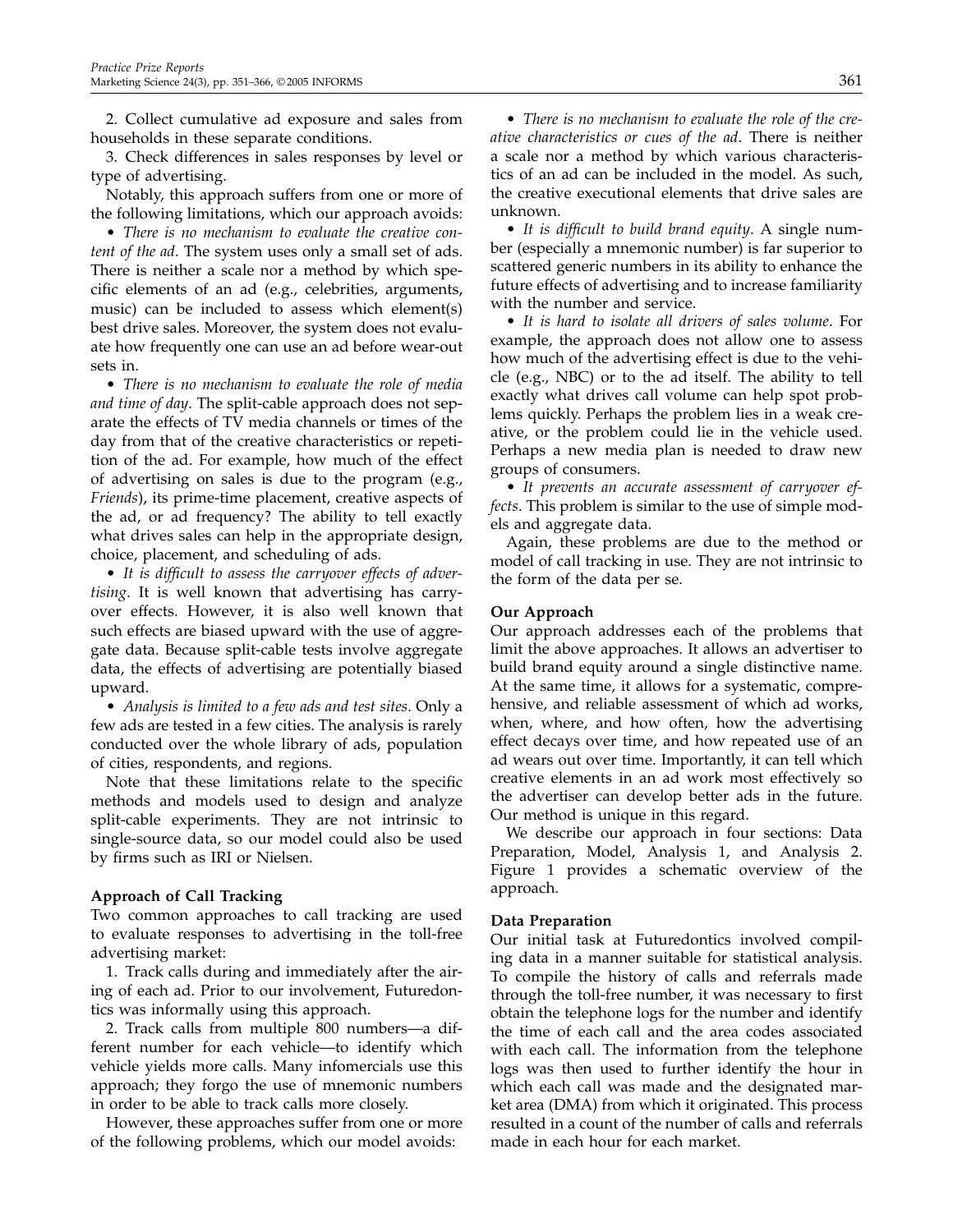#### Figure 1 Flow Diagram for Micromodeling of Ad Response



The data on the level of usage of each creative, vehicle, and media type were available from the billing invoices from each vehicle. The invoices, stored by the company in paper form, specify which ads aired on a particular vehicle during the period covered by the invoice, the time at which the ads were aired, and the cost associated with airing the ad. To compile the history of ad placements in each market, it was necessary to convert this information to electronic form. It was also necessary to match each vehicle with its DMA, so that ads on the vehicle could be linked to the referrals received from that DMA.

The above steps yielded a database that contained the number of referrals received and the specifics of the media execution of the company for each market in each hour over a relatively long period of time. This database permitted the modeling of a number of important issues on advertising effectiveness.

#### Model

The model uses a two-stage hierarchical design (Chandy et al. 2001). The first stage estimates the effectiveness of various ads across markets.

$$
R = \alpha + (\mathbf{R}_{-l}\lambda + \mathbf{A}\beta_A + \mathbf{A}_M\beta_M + \mathbf{S}\beta_S + \mathbf{S}\mathbf{H}\beta_{SH} + \mathbf{H}\mathbf{D}\beta_{HD} + \mathbf{C}\beta_c + )O + \varepsilon_t, \quad (8)
$$

where

 $R = a$  vector of referrals by hour,  $\mathbf{R}_{-l} = a$  matrix of lagged referrals by hour,  $A = a$  matrix of current and lagged ads by hour,  $A_M = a$  matrix of current and lagged morning ads by hour,  $S = a$  matrix of current and lagged ads in each TV station by hour,  $H =$ a matrix of dummy variables for time of day by hour,  $D = a$  matrix of dummy variables for day of week by hour,  $O = a$  vector of dummies recording whether the service is open by hour,  $C = a$  matrix of dummy variables indicating whether or not an ad is used in each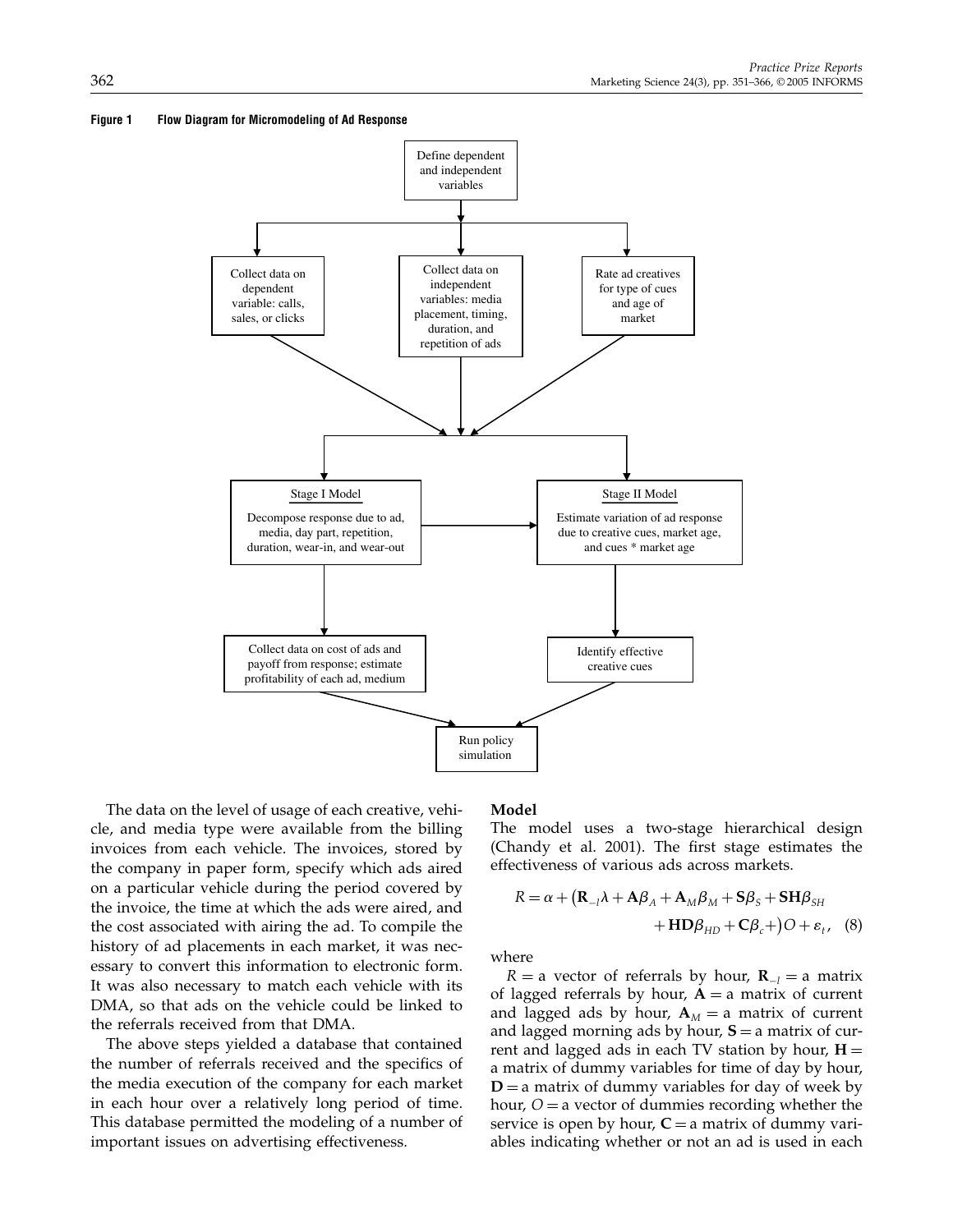hour,  $\alpha$  = constant term to be estimated,  $\lambda$  = a vector of coefficients to be estimated for lagged referrals,  $\beta_i$  = vectors of coefficients to be estimated, and  $\varepsilon_t$  = a vector of error terms, initially assumed to be I. I. D. normal.

The second-stage analyzes the effectiveness of the ads as a function of the measured ad creative characteristics (emotion, argument, etc.).

$$
\beta_{c,m} = \varphi_1 \text{Argument}_c + \varphi_2(\text{Argument}_c \times \text{Age}_m)
$$
  
+  $\varphi_3 \text{Emotion}_c + \varphi_4(\text{Emotion}_c \times \text{Age}_m)$   
+  $\varphi_5 800 \text{Visible}_c + \varphi_6(800 \text{Visible}_c \times \text{Age}_m)$   
+  $\varphi_7 \text{Negative}_c + \varphi_8(\text{Negative}_c \times \text{Age}_m)$   
+  $\varphi_9 \text{Positive}_c + \varphi_{10}(\text{Positive}_c \times \text{Age}_m)$   
+  $\varphi_{11} \text{Expert}_c + \varphi_{12}(\text{Expert}_c \times \text{Age}_m)$   
+  $\varphi_{13} \text{NonExpert}_c + \varphi_{14}(\text{NonExpert}_c \times \text{Age}_m)$   
+  $\varphi_{15} \text{Age}_m + \varphi_{16}(\text{Age}_m)^2 + \Gamma \text{Market} + v$ , (9)

where

- $\beta_{c,m}$  = coefficients of creative c in market m from Equation (1),
- Age  $=$  market age (number of weeks since the inception of service in the market),

 $Market = matrix of market dummies,$ 

- $\Gamma$  = vector of market coefficients,
- $v =$  vector of errors.

and other variables are as defined in Equation (4).

Equations (1) and (2) are estimated sequentially. The estimated coefficients are unbiased because the measurement error in the dependent variable in Equation (2) can be absorbed in the disturbance term of the equation and ignored (Greene 2003, p. 84). The next section summarizes two analyses that address a number of research questions of interest to advertisers (see Tellis et al. 2000, Chandy et al. 2001). We focus here on key results and impact on practice.

#### Analysis 1: Which Ads Work, When, Where, and for How Long?

This analysis was based on the first stage of the two-stage hierarchical approach (Model 1). Its goals, results, and impact are as follows.

Goals. The goals of study 1 were to determine the following specifics of advertising effectiveness:

- Which particular ads were effective?
- When or at what times were they effective?
- Where or on which vehicle were they effective?

• For how long were they effective or how long was the time for wear-in and wear-out?

The entire analysis was at a highly disaggregate (hourly) level. We used a distributed lag model with a





Note. Advertising carryover decays rapidly and mostly dissipates within eight hours.

highly flexible carryover effect that incorporated nonlinear decay over hour of the day (Tellis et al. 2000).

Results. The estimation of the first-stage model led to the following key results. First, advertising carryover decays rapidly and mostly dissipates within eight hours (Figure 2). Additional analysis reveals that the peak of the carryover effect generally occurs in the current hour for daytime advertising but in subsequent hours for morning advertising. Thus, daytime advertising decay generally follows an exponential pattern, whereas morning advertising decay follows an inverted U-shaped pattern. Second, the effect of advertising is over and above a baseline referral, which follows distinct patterns by time of day and day of week (Figure 3). Third, when effective, new creatives are effective immediately (that is, wear-in is immediate). However, creatives also begin to wearout rapidly. The most rapid wear-out occurs in the first few weeks of exposure. Fourth, ads vary greatly in effectiveness and profitability, with many ads being unprofitable.

Impact on Practice. Results from the study had the following impact on practice at Futuredontics. The firm used the results for baseline sales and advertising carryover to assess call center staffing and to schedule call center operators in a manner that minimized wait times. The firm also adopted an advertising schedule that focused on heavier advertising in the early part of the week, a Sunday to Tuesday schedule or a Monday to Wednesday schedule, and completely dropped advertising on Thursdays, Fridays, and Saturdays. Michael Apstein, CEO of Futuredontics at the time this research was conducted, estimates that this shift provided a savings of 30%–35% of media expenditures. Based on decay pattern results, Apstein noted, "We realized that we could go completely off air for one week out of four months." This finding resulted in savings of more than \$1 million on media each year. Results also indicated that advertising effects differ substantially by TV channel and ad creative. Many vehicles and creatives did not contribute to an increase in referrals. The firm used this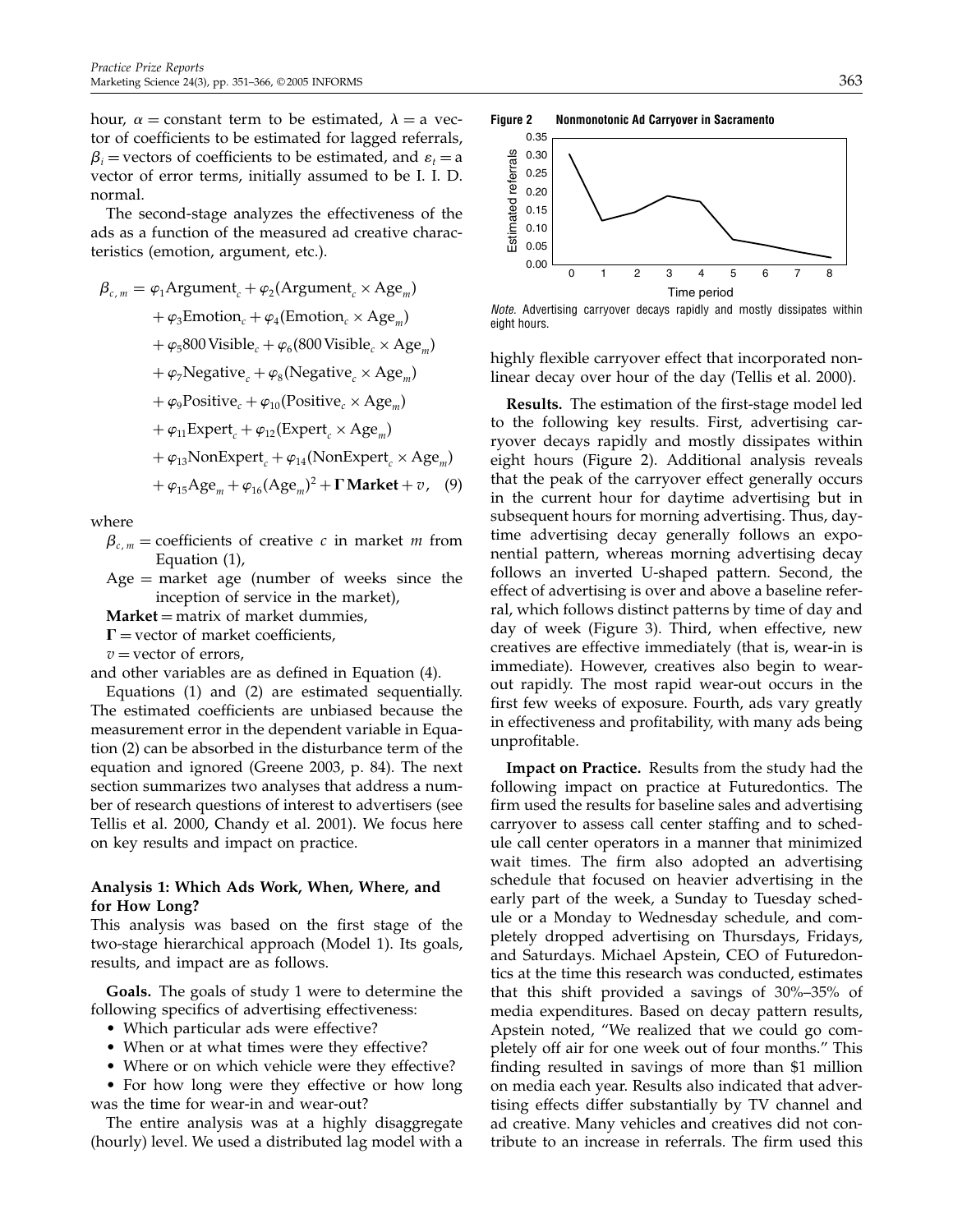

#### Figure 3 Baseline Referrals in Chicago by Hour of Day

Note. Baseline referrals follow distinct patterns by time of day and day of week. The peaks in the curves indicate the hours in which customers are most likely to respond to the service. Knowledge of this pattern helps in planning advertising, and in staffing operators at call centers during different hours of the day. When extended to nonservice contexts, it could also help inventory planning.

information to reduce weight on the least effective creatives and channels. Apstein indicated that prior to the model the company developed creatives by a "go by your gut approach" coupled with expensive ad testing. "Once the research was done and the creative elements within the ad could be clearly identified, we became much more effective in the production of new creatives," said Apstein. The result was significant savings on the creative budget. Results also indicated that even when advertising was effective, it might not have been profitable. The firm used this information to increase weight on the most profitable vehicles, ads, and times of day. Apstein noted, "We were able to develop creatives that really addressed the questions of consumers. Those particular creatives really drove a significant increase in call volume to the company very rapidly once they were put on the air."

Ideally, modelers of ad competition, ad response, and optimal strategy (e.g., Banerjee and Bandopadhyay 2003, Dukes and Gal-Or 2003, Pauwels 2004, Vakratsas et al. 2004) should incorporate these more detailed aspects of advertising response into their models.

Policy Simulation. To facilitate use of the results for future planning, we developed Excel-based programs to simulate alternate advertising schedules and evaluate the results in terms of costs and benefits. The simulation enables the analyst to conveniently describe the results in each market and to suggest managerially actionable alternatives.

The simulation also helps managers plan media outlays and placements based on results from the model. Insights from these analyses can help in designing an advertising strategy that maximizes revenues, while minimizing costs.

#### Analysis 2: Why Ads Work

This analysis used Model 2. Its goal was to determine the creative characteristics that made specific ads effective. We describe the design, results, and impact of the study.

Design. Relying on theory in consumer information processing, we developed an instrument incorporating a rich set of creative cues, such as emotion, information, endorsers, etc. (see Chandy et al. 2001, MacInnis et al. 2002). Two trained assistants coded each ad's creative cues with this instrument. Over the years, Futuredontics developed a bank of 70 ads with varying creative content, which it scheduled without any particular pattern across 60 markets (cities) of varying ages. To determine how the effectiveness of ads varies by the age of markets and the ad's creative characteristics, we examined the interaction of age  $\times$  creative cues.

Results. Ads differ substantially in effectiveness due primarily to variation in an ad's creative cues. Importantly, the effectiveness of creative cues is moderated by market age. Argument-based appeals, expert sources, and negatively framed messages are particularly effective in newer markets. In contrast, emotion-based appeals and positively framed messages are more effective in older markets. Figure 4 illustrates the results for arguments vs. emotions in young vs. old markets.

Impact on Practice. Futuredontics used these results to tailor ads that fit the age of specific markets, with different ad creative characteristics for markets of different ages. In addition, the firm designed entirely new ads with creative characteristics that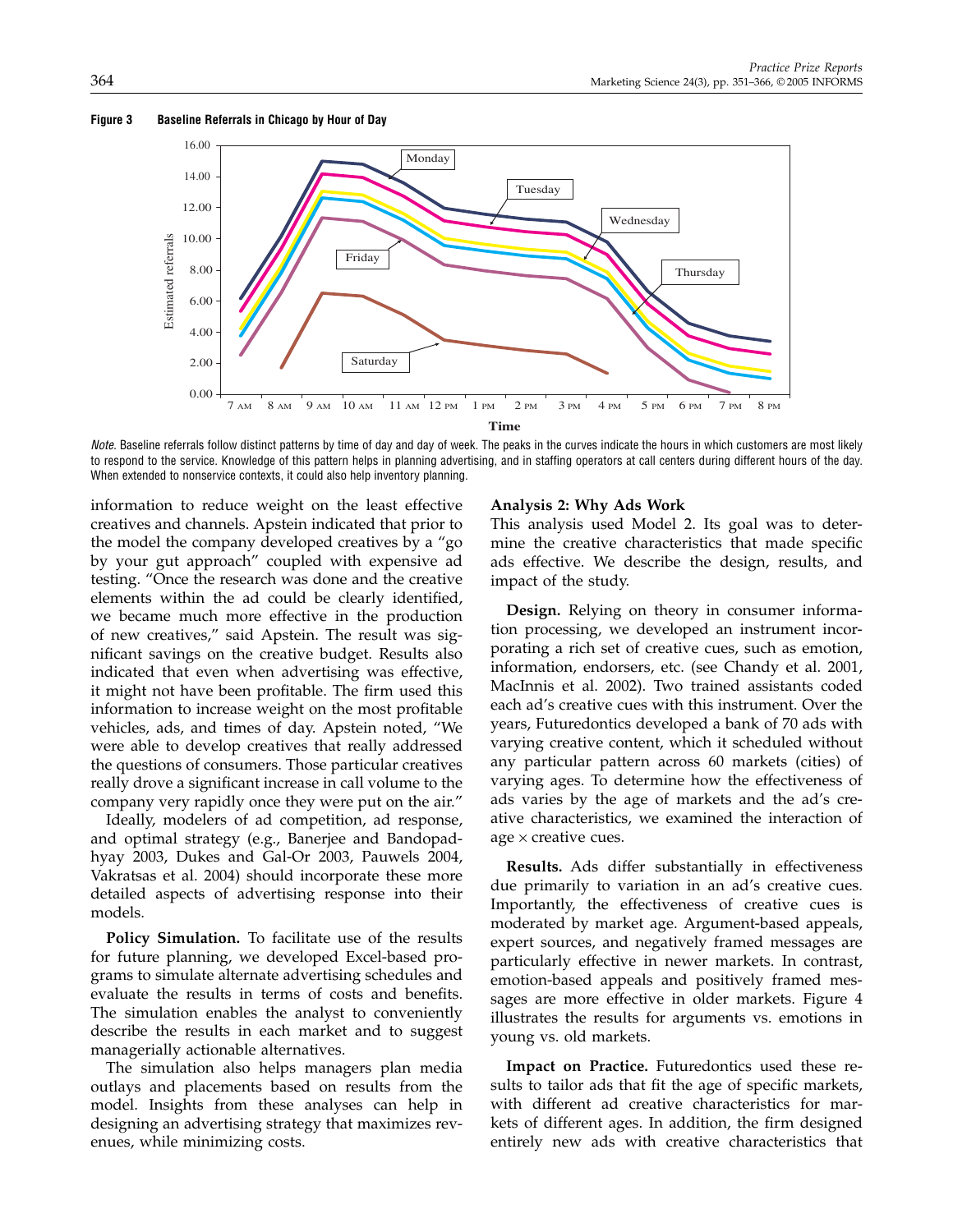



Note. Argument-based appeals are more effective in young markets. Emotion-based appeals are more effective in old markets. (Adapted from Chandy et al. 2001.)

better fit the age of each market. Prior to this analysis, a wild card creative had been produced quarterly just to test different creative cues. According to Michael Apstein, former CEO of Futuredontics, the elimination of the earlier approach resulted in a savings of approximately 25% of the creative budget. The firm scheduled current ads in age-relevant markets in which they would be more effective.

#### Cost Effectiveness Analysis

We assess cost effectiveness by conducting a cost-percall analysis. We compare the cost of each element during the analysis period with the number of calls due to the same element during the same period.

Figure 5 provides a comprehensive look at estimated costs per call and other relevant statistics for

each vehicle by hour of day. (This table is illustrative and based on masked data.) The information from this analysis can be used to guide future media buying and scheduling. The rows with the lowest "estimated cost per call" are the most cost-effective. These day-parts might be worthy of increases in ad spending. On the other hand, the rows with the highest "estimated cost per call" are the least cost-effective media placements. These day-parts might be ripe for dropping, trimming, or aggressive price negotiations aimed at reducing costs.

# **Generalizing to Other Contexts**

As a result of our model, Futuredontics was able to reduce advertising expenditures substantially while maintaining the number of calls received applied the model in all its major markets. The company has applied the model to another service category (1-800-  $BEAUTIFY^{TM})$  with similar results. The model has also been applied successfully at 1-800-PLUMBER  $\mathbb{R}^{m}$ , a tollfree plumber referral service. Apstein views the model as "tremendously helpful" to these contexts and as particularly critical to start-ups.

The model has also been applied by the Best Buy Corporation, the leading electronics retailer in the United States, to assess the impact of its Sunday newspaper insert advertising. Finally, the model is now the basis for an entrepreneurial start-up venture. This firm is currently in the process of further developing the model and applying it to other toll-free advertising contexts.





Note. This chart provides a comprehensive look at cost-effectiveness by vehicles and day-parts.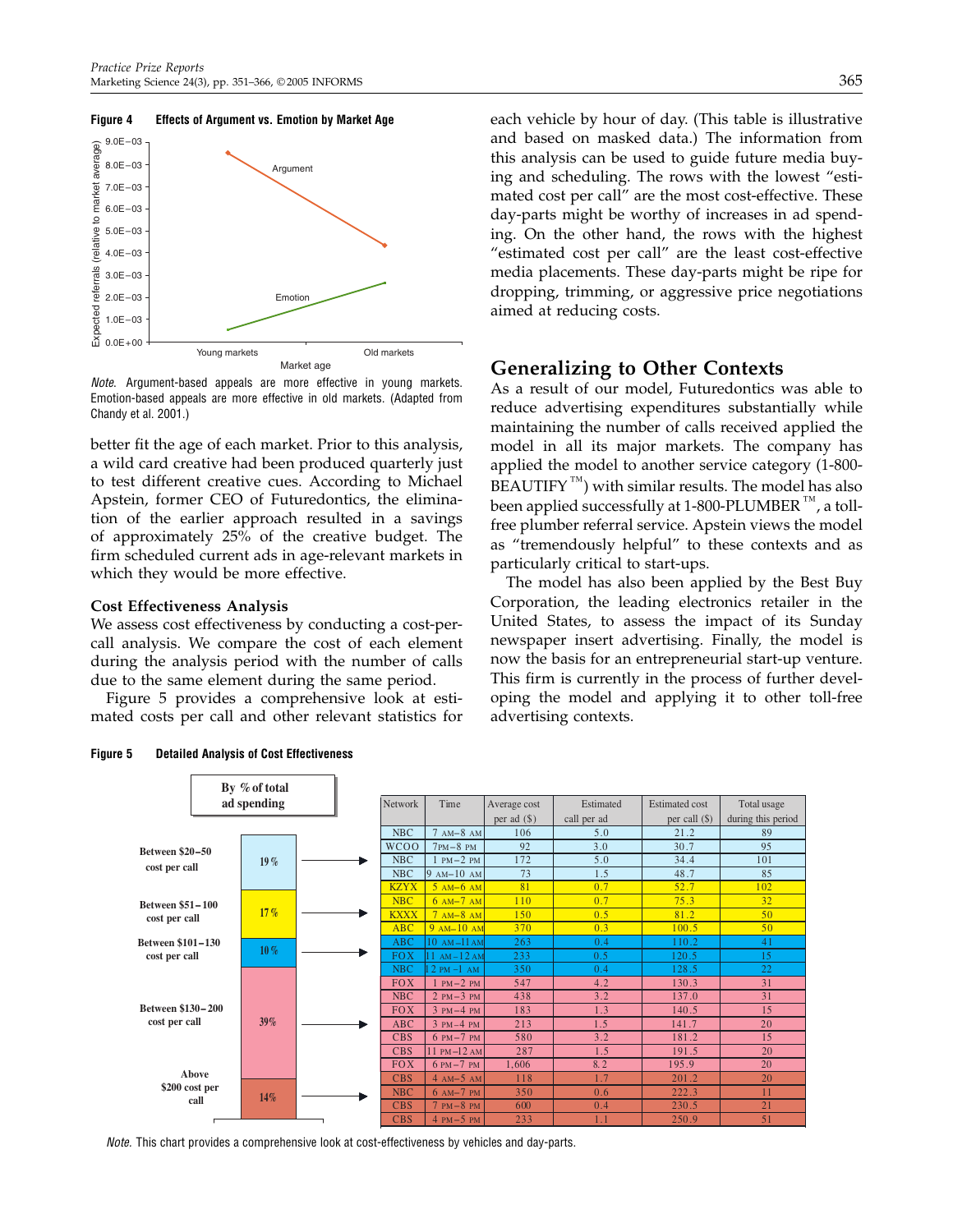A question we sometimes face is whether this model is applicable to other classes of products (e.g., packaged goods). Some readers point out that responses in our data are by phone, whereas consumers do not buy packaged goods by phone. We believe that our model is indeed applicable. The key issue is to track response by highly disaggregate time intervals, such as hour or minute. Whether that response is by phone, Internet, or checkout counter is immaterial. Thus, when porting our model to other contexts, all the analyst has to do is to replace the dependent variable, Referrals in the current context with order, sales, or clicks, as the case might be. The analyst will need to enhance the data with informa-

tion on related characteristics (independent variables) describing their advertising, such as the time-of-day, the channel of placement, the duration of usage, a rating of the content of the ad, or age of market. Information on these latter elements is additive and separable. Thus, if information is available on some independent variables and not the others, the model can then be used for those variables on which required data should be available to advertisers. Indeed, contrary to perception, scanner data and

single-source data are even richer than the data we have used so far, because the former contain individual household information. Thus, the analyses can be done at the individual consumer level, allowing for variation in ad response by individuals. Such analyses will allow for more fine-grained segmentation.

In general, we believe the model has fairly wide applicability—all it requires is highly disaggregate data. In the current realm of abundant data collected via electronic media and stored on computers, the restriction is not data access but sound models. Thus our model is highly relevant to managers, can be readily operationalized with disaggregate data, and is generalizable across contexts.

# Conclusion

We propose a comprehensive model to evaluate the effects of TV advertising on sales, which simultaneously separates the effects of the ad itself from that of

#### References

effectiveness.

- Banerjee, Bibek, Subir Bandyopadhyay. 2003. Advertising competition under consumer inertia. Marketing Sci. 22(1) 131–144.
- Chandy, Rajesh, Gerard Tellis, Deborah MacInnis, Pattana Thaivanich. 2001. What to say when: Advertising execution in evolving markets. J. Marketing Res. 38(November).
- Dukes, Anthony, Esther Gal-Or. 2003. Negotiations and exclusivity contracts for advertising. Marketing Sci. 22(2) 222–245.
- Greene, William. 2003. Econometric Analysis. Prentice Hall, Upper Saddle River, NJ.
- Lodish, Leonard M., Magid Abraham, Jeanne Livelsberger, Bruce Richardson, Mary Ellen Stevens. 1995a. A summary of fiftyfive in-market experimental estimates of the long-term effect of TV advertising. Marketing Sci. 14(3) 143–140.
- Lodish, Leonard M., Magid Abraham, Stuart Kalmenson, Jeanne Livelsberger, Beth Lubetkin, Bruce Richardson, Mary Ellen Stevens. 1995b. How TV advertising works: A meta-analysis of 389 real world split cable TV advertising experiments. *J. Mar*keting Res. 32(May) 125–139.
- MacInnis, Deborah J., Ambar Rao, Allen Weiss. 2002. Assessing when increased media weight of real-world advertisements helps sales. J. Marketing Res. 39(November) 391–407.
- Pauwels, Koen. 2004. How dynamic consumer response, competitor response, company support, and company inertia shape long-term marketing effectiveness. Marketing Sci. 23(4) 596–610.
- Sethuraman, Raj, Gerard J. Tellis. 1991. An analysis of the tradeoff between advertising and pricing. J. Marketing Res. 31(2) 160–174.
- Tellis, Gerard J. 1988. Advertising exposure, loyalty, and brand purchase: A two-stage model of choice. J. Marketing Res. 15(2) 134– 144.
- Tellis, Gerard J., Doyle Weiss. 1995. Does TV advertising really affect sales? J. Advertising 24(3) 1–12.
- Tellis, Gerard, Rajesh Chandy, Pattana Thaivanich. 2000. Which ad works, when, where and how often? Testing the effects of direct TV advertising. J. Marketing Res. 37(February) 32–46.
- Vakratsas, Demetrios, Fred M. Feinberg, Frank M. Bass, Gurumurthy Kalyanaram. 2004. The shape of advertising response functions revisited: A model of dynamic probabilistic thresholds. Marketing Sci. 23(1) 109–119.